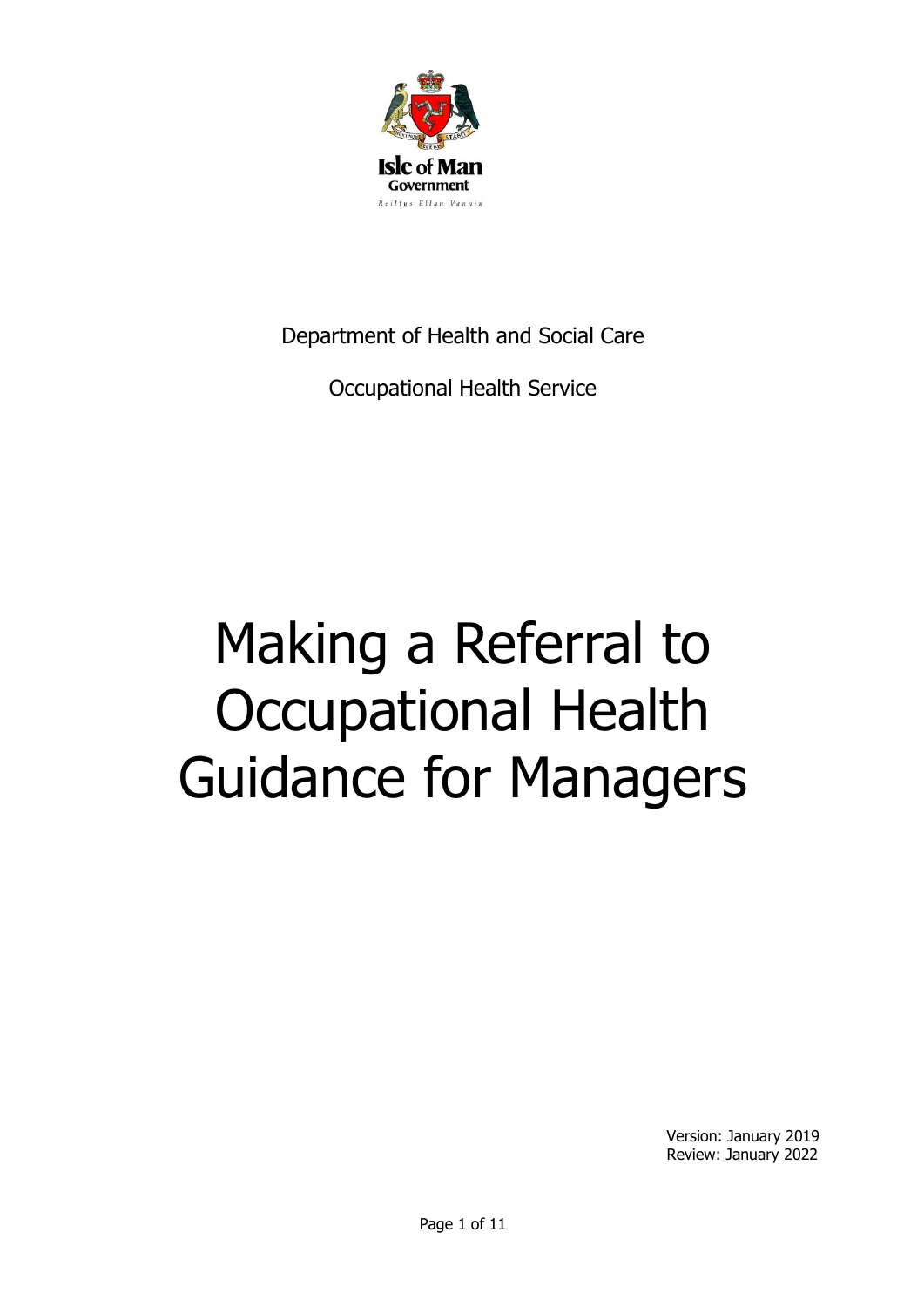# **Contents**

| 1.  |  |
|-----|--|
| 2.  |  |
| 3.  |  |
| 4.  |  |
| 5.  |  |
| 6.  |  |
| 7.  |  |
| 8.  |  |
| 9.  |  |
| 10. |  |
| 11. |  |
| 12. |  |
| 13. |  |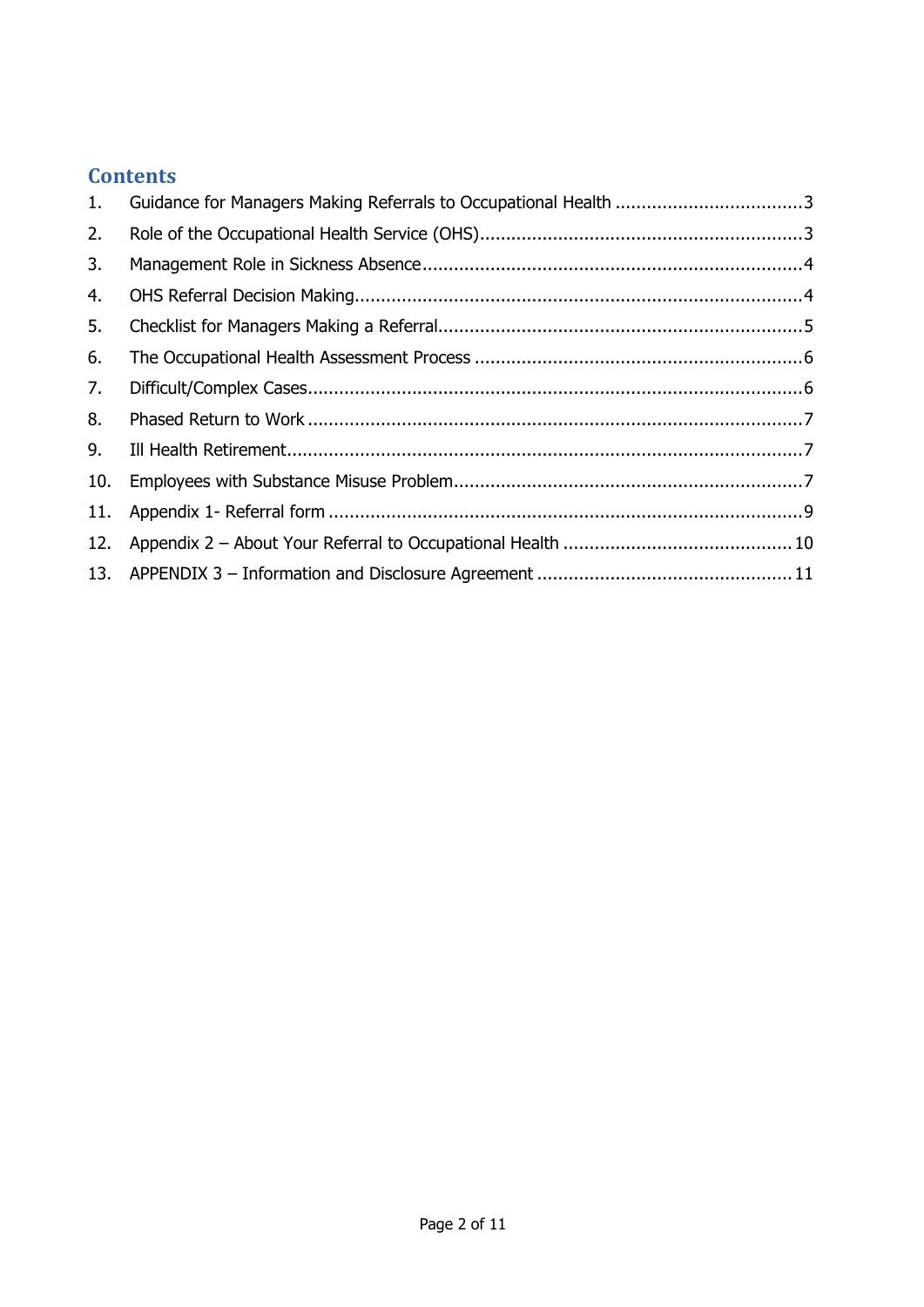# <span id="page-2-0"></span>**1. Guidance for Managers Making Referrals to Occupational Health**

This is guided by a number of policies, procedures and guidance which management should be familiar with. These include managing capability, disciplinary and grievances procedures, sickness absence procedure, phased return to work policy etc.

Common reasons for referring an employee to the Occupational Health Service (OHS) are:

- long term sickness absence and it is not clear when the person is likely to return to work
- persistent and recurrent short term absence disrupting business needs
- evidence or concern that the employee's health is being adversely affected by their work
- A possibility that health may be a factor in performance, work incidence/accident or other issues requiring investigation and disciplinary.
- Capability management when re-deployment, dismissal or retirement need to be considered because of health reasons

# <span id="page-2-1"></span>**2. Role of the Occupational Health Service (OHS)**

OHS provide advice to assist managers understand the relationship between employees health and work. OHS provide confidential and impartial advice. The aim of the advice is:

- To help managers understand employees fitness to fulfil expected duties and any limitations
- To identify work hazards that may affect health
- To identify health factors likely to affect performance, attendance or safety
- To signpost employees to relevant and helpful resources such as physiotherapy and Staff Welfare
- To assist managers to make workplace adjustments
- To helps employees make an informed decision if unable to return to their normal duties
- To assist managers plan for the impact of absence or health restrictions
- To assist managers and employees fulfil requirements outlined in the policies, ethically and legally

Occupational health advice is for guidance purposes only and it is ultimately for managers to decide and determine what level of adjustments can be accommodated in relation to business and operational needs.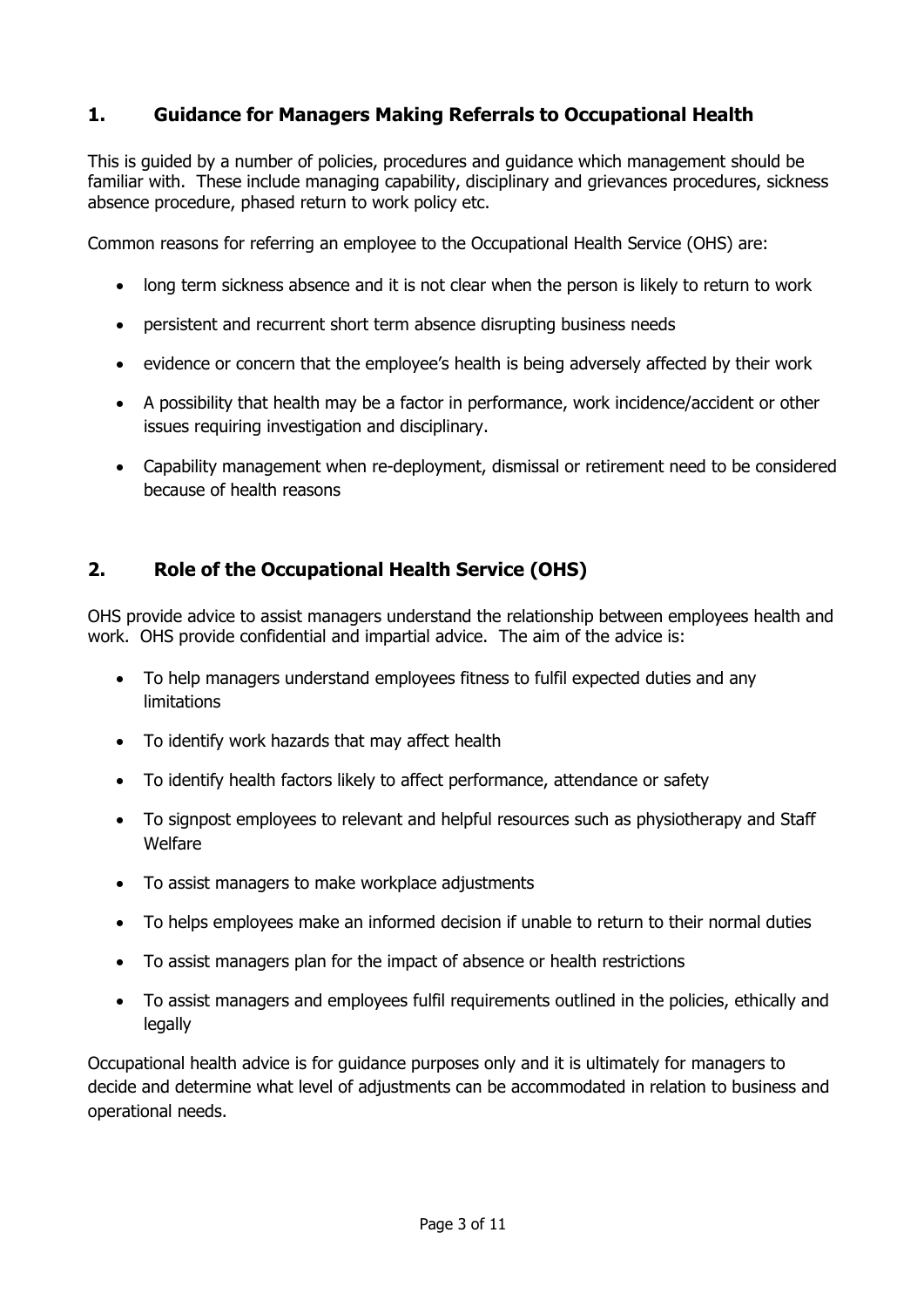# <span id="page-3-0"></span>**3. Management Role in Sickness Absence**

This is guided by Sickness Absence Procedure. NICE Guidance on Managing Long-term Sickness [\(www.nice.org.uk/PH19](http://www.nice.org.uk/PH19) ), defines long-term absence as longer than 4 weeks. The advice is to trigger an occupational health referral between 2-6 weeks. Line manager should:

- Discuss reasons for absence
- Whether they have had appropriate treatment
- How likely it is they will return to work
- Any barriers to return to work
- Decide on any actions needed such as referral to OHS or alternative support such as staff welfare

Based on CIPD and BOHRF 'Manager Support for Return to Work Following Long-term Sickness Absence' Guidance:

When the employee is off sick it is beneficial to offer support by:

- Regular communication, focussing on wellbeing
- Keeping the employee up to date with work
- Encouraging the team to keep in contact with the person who is off

On return to work the manager is advised to:

- Meet the person on their first day back
- Offer adjustment to include a phasing in process where relevant
- Be clear about role and expectations on return
- Sustain supportive behaviour beyond the first few days back
- Provide positive feedback where possible to help build confidence

## <span id="page-3-1"></span>**4. OHS Referral Decision Making**

**i. Is there a health problem affecting attendance, performance, relationships or safety? If yes, is there a clear treatment plan or foreseeable recovery period?**

If not could OHS provide you with a clearer understanding of the medical situation?

## **ii. Is the health problem affecting business needs e.g. reduced production, long waiting times or increased complaints? If yes, is it sustainable?**

If no, would advise from OHS add value, assist with longer term planning or case management?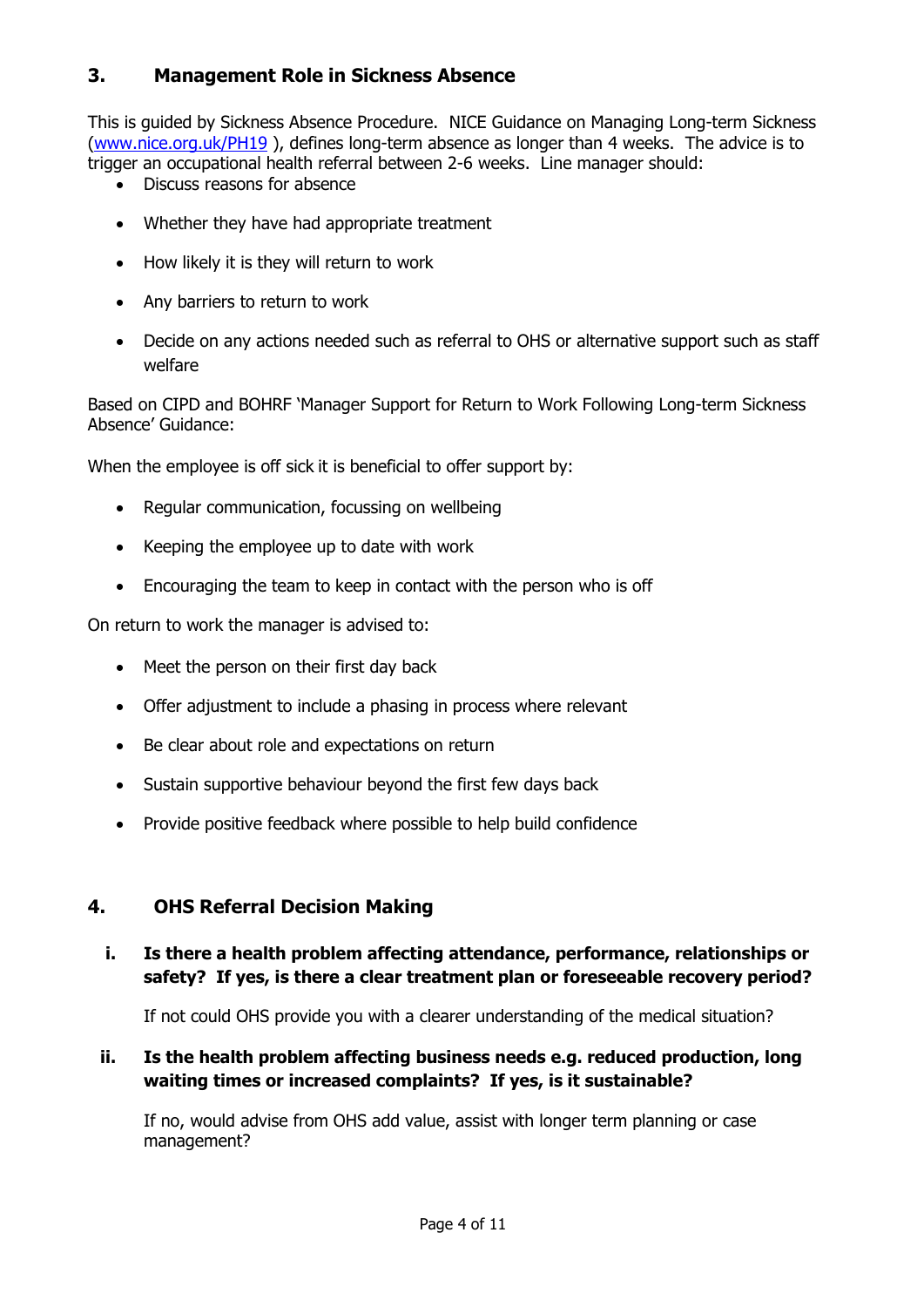## **iii. Are work-factors likely to contribute to poor health or barriers to return to work?**

If yes, will OHS advice improve the situation or prevent further harm? Examples:

- Musculoskeletal problems in a physically demanding role
- Dealing with workplace hazards such as chemicals, biological agents etc.
- Work related stress

## **iv. Is legal requirement to meet standards for health and safety a concern?**

If yes, will OHS clarify safety concerns? Examples:

- Public transport (drivers, particularly Group 2 Standards)
- Responsibility for vulnerable groups (health care workers)

## **v. Is advice needed on management of long term work limitations, rehabilitation programme or support?**

e.g. Equality Act

## **vi. Do you need occupational health advice to assist you make decisions?**

e.g. Capability management or disciplinary processes

## <span id="page-4-0"></span>**5. Checklist for Managers Making a Referral**

- $\boxtimes$  Identify/establish the need for the referral
- $\boxtimes$  Discuss with HR if advice is needed.
- $\boxtimes$  Discuss the reason for the referral with the member of staff and tell them what questions will be asked. Check they are in agreement and agree to attend.
- $\boxtimes$  Complete Management Referral Form. This is designed to ensure the OHS fully understands the purpose of the referral and advice required (Appendix 1).
- $\boxtimes$  Attach supporting information. A summary of the previous attendance record is always helpful. A full copy of the job description is usually *not* necessary. It is sufficient to highlight any unusual or onerous job demands in the written section of the referral.
- $\boxtimes$  Ideally a copy of the referral should be sent to the employee so that they are fully aware of the reasons for the referral.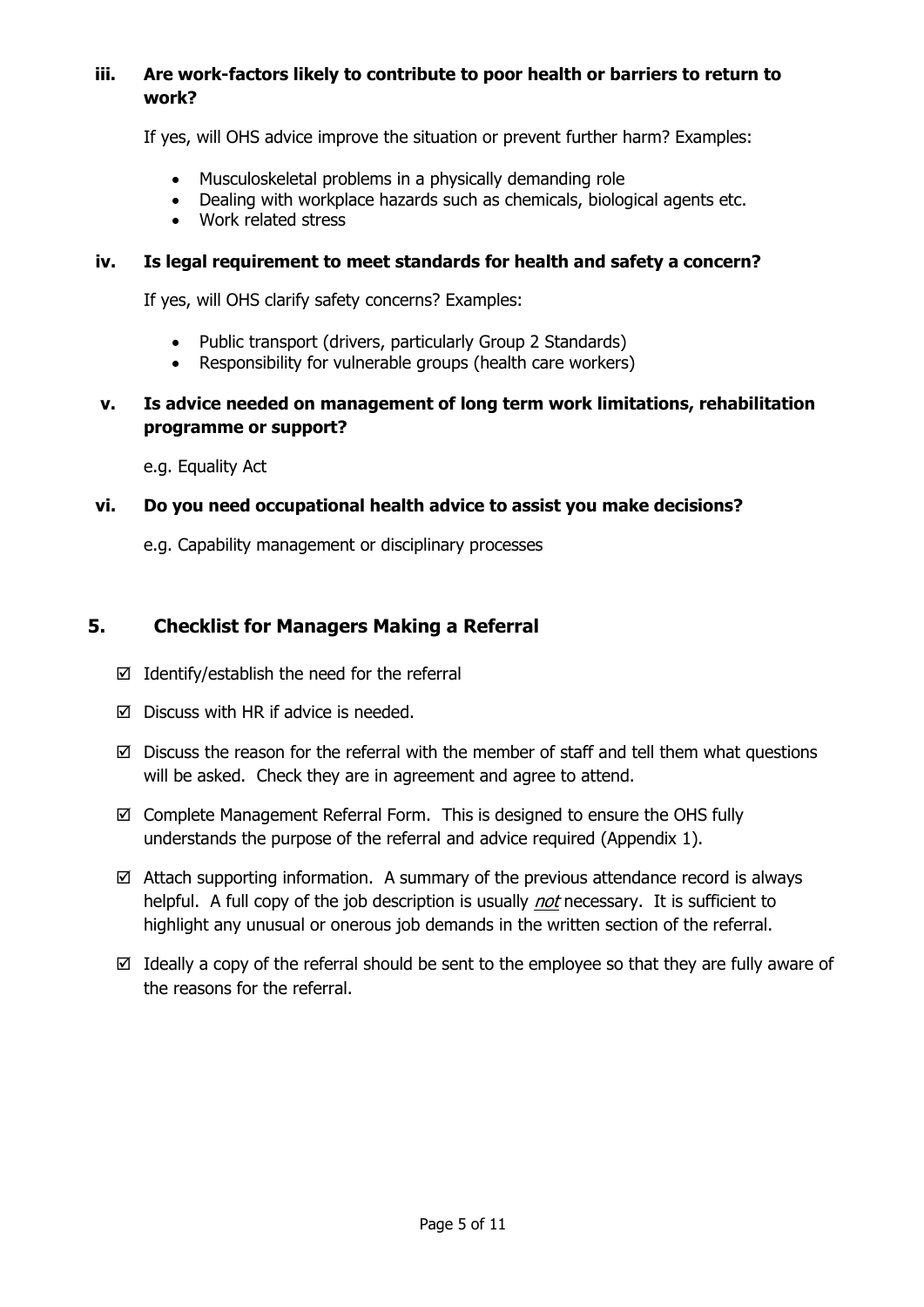# <span id="page-5-0"></span>**6. The Occupational Health Assessment Process**

Following receipt of the referral the OHS will send an appointment to the employee. This will usually be within 2 weeks and an information sheet (Appendix 2) will be sent to the employee with the first appointment letter.

OHS will undertake a clinical assessment of the employee. Depending on the situation, a report from person's General Practitioner or Specialist may be requested, with employee's written consent.

When all information is available a written report is provided to the manager answering specific questions. The report may include:

- **a.** an opinion about fitness to work
- **b.** a prediction about the likelihood of a return to work
- **c.** work factors likely to affect health
- **d.** health and safety requirements
- **e.** Suitable adjustments to include possible restrictions and phased return to work

With employee's written consent (Appendix 3), formal advice from OHS is provided in writing with a copy to the employee. Employees have a right of access to their Occupational Health Records which include all correspondence, emails and records of telephone conversations received by the OHS.

## **The Occupational Health Service is not able to:**

- Expedite specialist appointments, hospital investigations or treatment.
- Provide a second opinion, if one is unhappy with medical treatment received.
- Make management decisions such as termination of employment.
- **E** Disclose confidential medical information without the specific consent of the employee.
- $\boxtimes$  Take on the role of a union representative or mediation.

# <span id="page-5-1"></span>**7. Difficult/Complex Cases**

- The quality and clarity of advice provided by the OHS is dependent on the quality of information provided and specific questions asked by managers.
- Where it is relevant, the OHS has a duty to make managers aware of how employees feel about their work situation particularly in cases of work related stress. Perceptions and feelings are reported as such and not as fact.
- A case conference may help in complex cases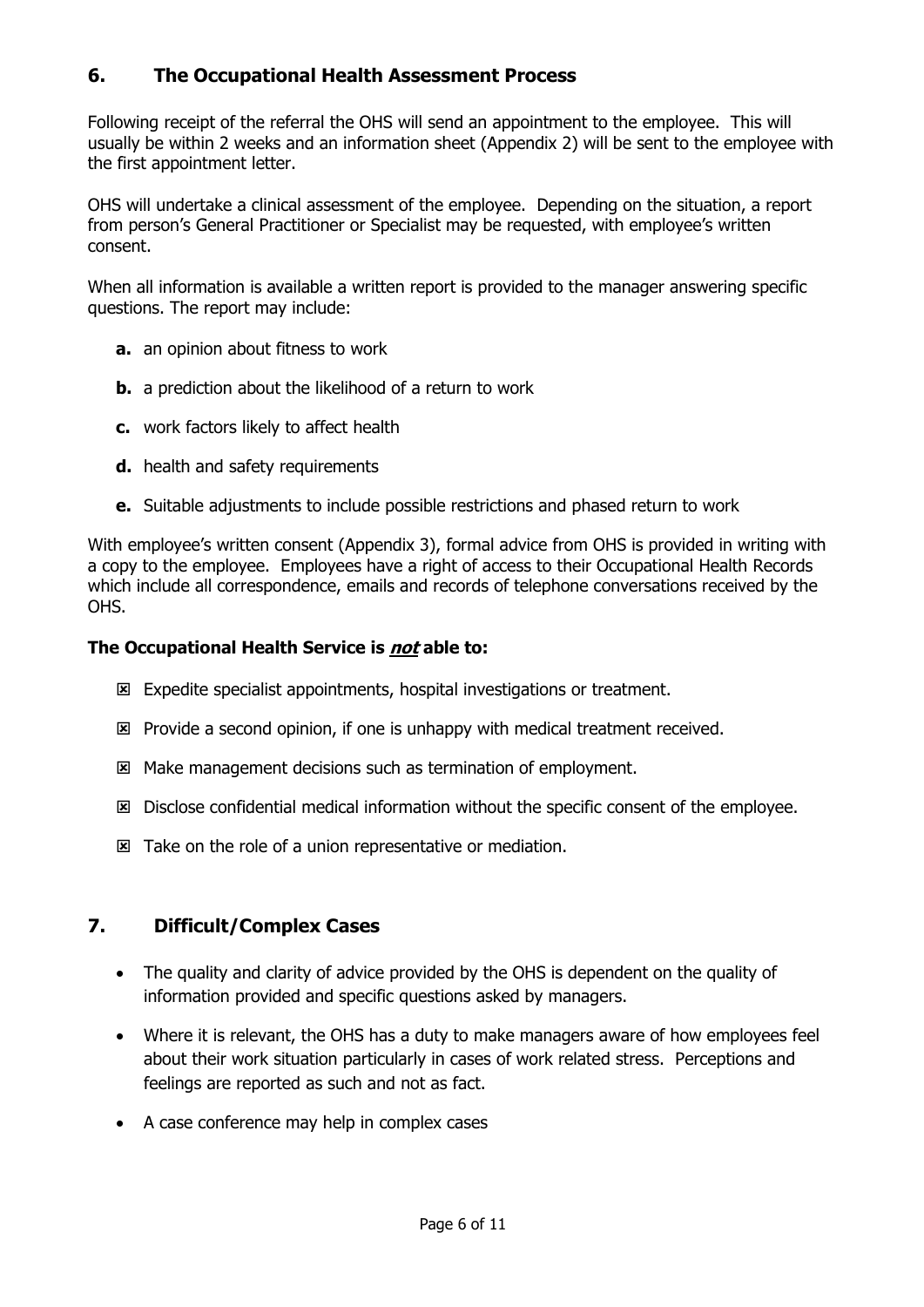# <span id="page-6-0"></span>**8. Phased Return to Work**

This is guided by Phased Return to Work Policy [https://www.gov.im/lib/docs/hr/HR\\_Policies/phasedreturntoworkpolicyfinalw.pdf](https://www.gov.im/lib/docs/hr/HR_Policies/phasedreturntoworkpolicyfinalw.pdf)

This can either be in length of working hours and/or the nature of the work, depending on circumstances. It is tailored to the individual's circumstances. It is usually supported by OHS after long term sickness absence due to a complex condition.

The purpose of a graduated return to work following a period of sickness absence is:

- To ease the employee back to work
- To facilitate early return to work
- To help build confidence and stamina after prolonged ill health

Return to work plan should include:

- Regular work attendance to help the employee reintegrate quickly into the work environment
- Meaningful tasks which gradually increase in either duration or complexity
- A clear plan to resume normal work within an agreed timescale

The agreed plan should be clearly documented and the employee and the manager should agree what will be communicated to work colleagues to make them aware of a temporary change in hours or duties. Regular monitoring meetings (1-2 weekly) should be arranged to review progress.

## <span id="page-6-1"></span>**9. Ill Health Retirement**

Ill health retirement is a last resort. It is guided by specific criteria to be met. There has to be objective medical evidence that the employee is permanently incapacitated to undertake their employment, have exhausted all treatment and the employer is unable to accommodate them.

In most cases one will require specialist care for investigations and treatment. This may take months or years depending on hospital waiting times. Reports will be required from the treating specialist.

## <span id="page-6-2"></span>**10. Employees with Substance Misuse Problem**

Managers will be guided by appropriate policy and procedures. Reports of an individual reporting to work under influence of a substance or alcohol such as smelling of alcohol are often raised as part of a referral and can be difficult to prove or disprove. If this information is included in the referral, ensure this has been discussed with the employee and provide as much detail as possible including time, dates and circumstances.

If a referral to Occupational Health is required, the manager should:

Stress that the referral will be made in confidence.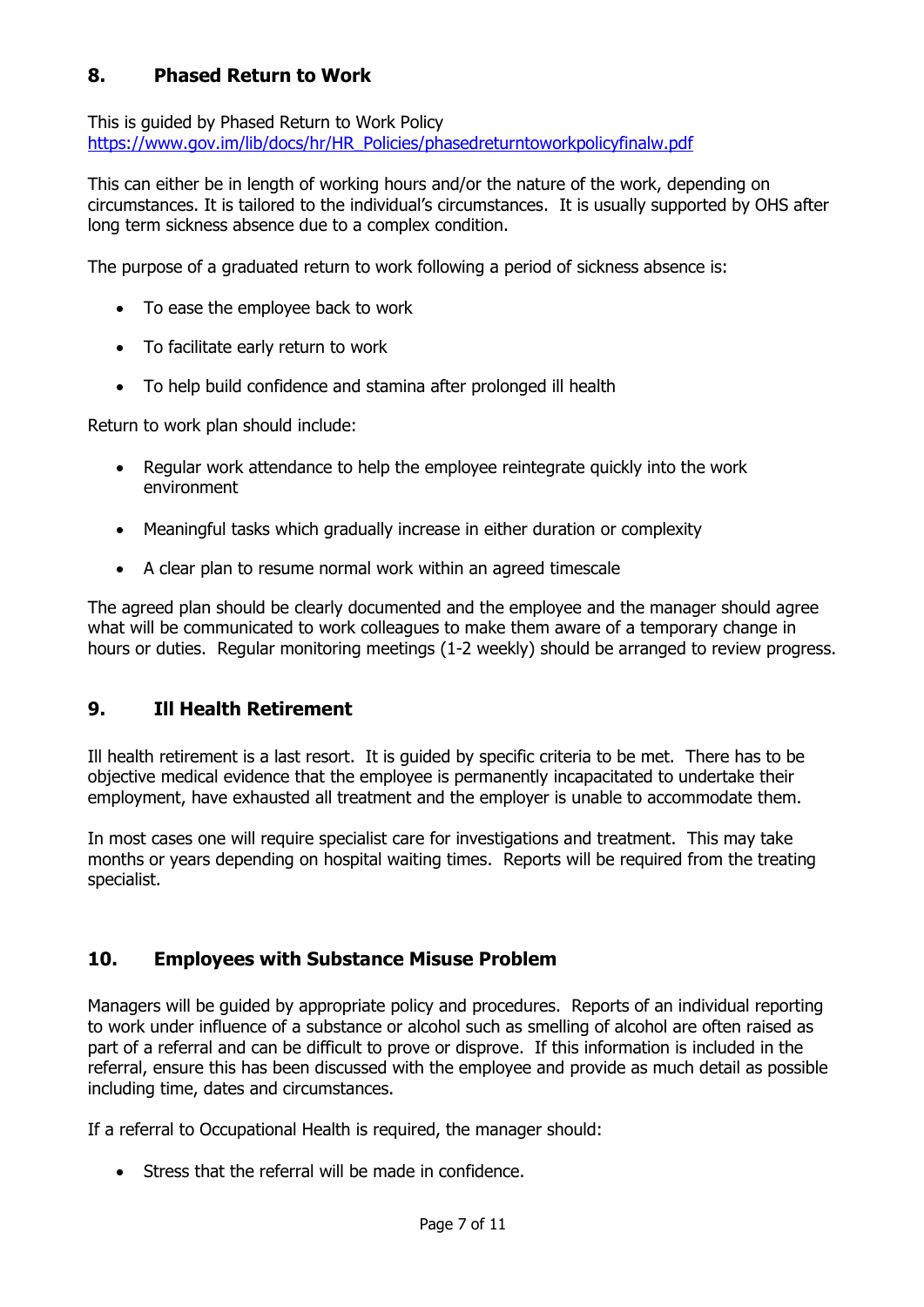- Advise that the problem will be managed as any other health issue.
- Advise that the outcome of the occupational health assessment will enable management to decide how best to manage the situation e.g. through sickness / capability or disciplinary procedures
- Be clear with the employee about what would be unacceptable behaviour e.g. intoxication at work, consuming alcohol at work.

The role of Occupational Health includes:

- $\boxtimes$  To support the employee
- $\boxtimes$  Assess fitness to their duties whilst undergoing treatment / rehabilitation.
- $\boxtimes$  Identify health and safety concerns
- $\boxtimes$  Act as a central liaison point between the employer and any treating agencies in order to monitor progress towards rehabilitation / recovery.

OHS does not test for substances in the system such as doing breath testing or taking blood alcohol levels. This can be perceived negatively by employee and can be counterproductive. OHS may take blood to monitor long term impact of alcohol on the body. This is part of support to the employee and not for punitive purpose.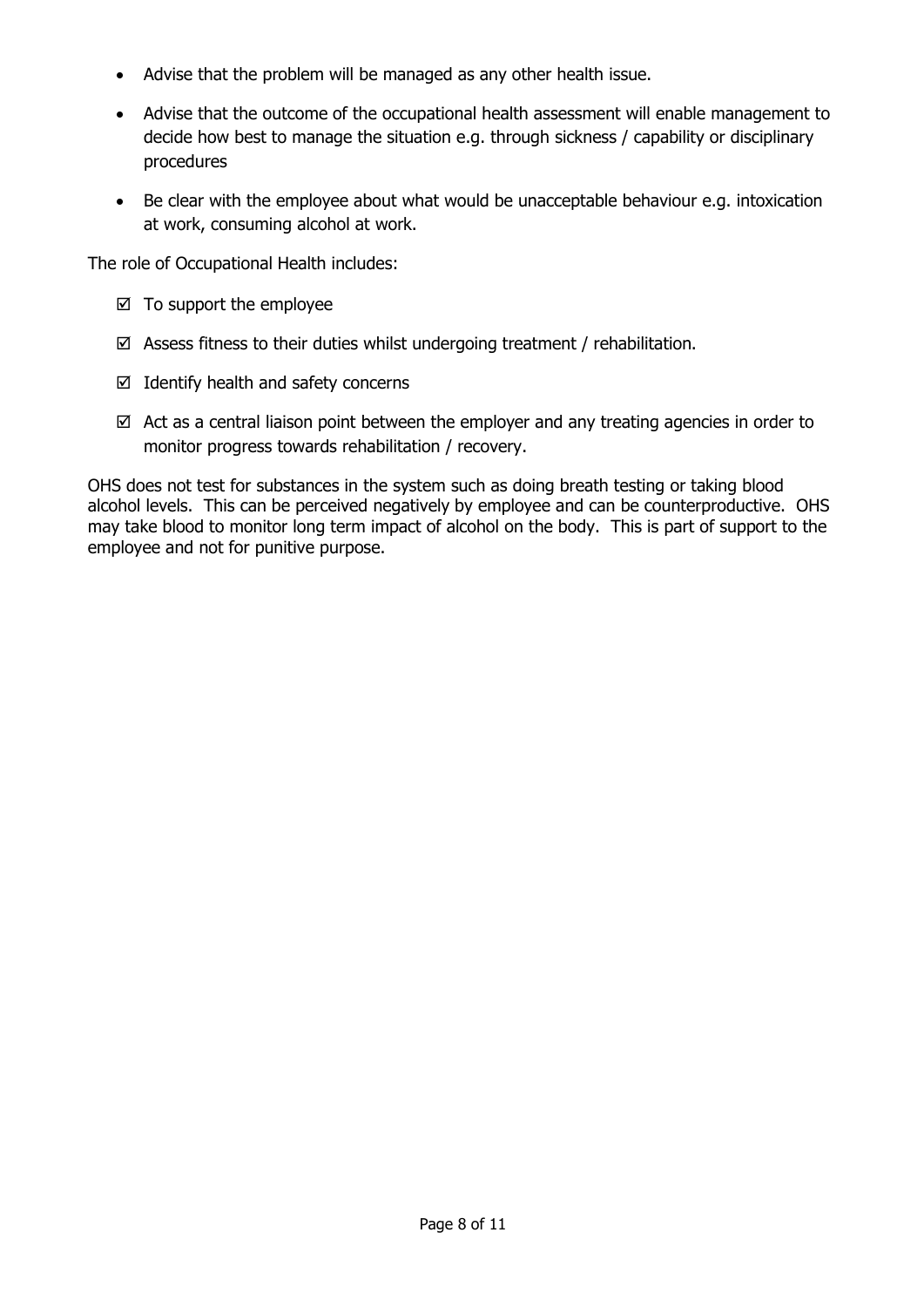# <span id="page-8-0"></span>**11. Appendix 1- Referral form**

| Description of tasks relevant to this referral:<br>1.                                                                                                         |                                                                                                                                                                                                                               |                 |                          |                                                                                                                 |  |  |  |
|---------------------------------------------------------------------------------------------------------------------------------------------------------------|-------------------------------------------------------------------------------------------------------------------------------------------------------------------------------------------------------------------------------|-----------------|--------------------------|-----------------------------------------------------------------------------------------------------------------|--|--|--|
| Use this section to highlight any unusual or onerous demands which could be relevant and specific tasks to the<br>role                                        |                                                                                                                                                                                                                               |                 |                          |                                                                                                                 |  |  |  |
| <b>Reason for Referral:</b><br>2.                                                                                                                             |                                                                                                                                                                                                                               |                 |                          |                                                                                                                 |  |  |  |
|                                                                                                                                                               | Recurrent sickness absences disrupting services<br>☑                                                                                                                                                                          |                 |                          |                                                                                                                 |  |  |  |
| ☑                                                                                                                                                             | Long term sickness absence                                                                                                                                                                                                    |                 |                          |                                                                                                                 |  |  |  |
| ☑                                                                                                                                                             | Concern about health and impact to work (safety critical, poor performance)<br>☑<br>Investigation of workplace injury or illness                                                                                              |                 |                          |                                                                                                                 |  |  |  |
|                                                                                                                                                               | <b>Return to work assessment</b><br>☑                                                                                                                                                                                         |                 |                          |                                                                                                                 |  |  |  |
|                                                                                                                                                               | Fitness to attend management, disciplinary or investigatory meeting<br>☑                                                                                                                                                      |                 |                          |                                                                                                                 |  |  |  |
| ☑                                                                                                                                                             | Ill health retirement or capability assessment                                                                                                                                                                                |                 |                          |                                                                                                                 |  |  |  |
|                                                                                                                                                               | Other (please specify)<br>☑                                                                                                                                                                                                   |                 |                          |                                                                                                                 |  |  |  |
| 3.                                                                                                                                                            | <b>Sickness Absence record:</b>                                                                                                                                                                                               |                 |                          |                                                                                                                 |  |  |  |
| <b>SICKNESS ABSENCE DETAILS (within the last 2 years)</b>                                                                                                     |                                                                                                                                                                                                                               |                 |                          |                                                                                                                 |  |  |  |
| <b>From</b>                                                                                                                                                   |                                                                                                                                                                                                                               | To              | <b>Total days absent</b> | <b>Reason given</b>                                                                                             |  |  |  |
|                                                                                                                                                               |                                                                                                                                                                                                                               |                 |                          |                                                                                                                 |  |  |  |
|                                                                                                                                                               |                                                                                                                                                                                                                               |                 |                          |                                                                                                                 |  |  |  |
|                                                                                                                                                               |                                                                                                                                                                                                                               |                 |                          |                                                                                                                 |  |  |  |
| 4.                                                                                                                                                            | Additional information relevant to this referral                                                                                                                                                                              |                 |                          |                                                                                                                 |  |  |  |
|                                                                                                                                                               |                                                                                                                                                                                                                               |                 |                          | Use this space to provide more details such as explaining the implications health problems has on work and what |  |  |  |
| has been observed over time                                                                                                                                   |                                                                                                                                                                                                                               |                 |                          |                                                                                                                 |  |  |  |
|                                                                                                                                                               |                                                                                                                                                                                                                               |                 |                          |                                                                                                                 |  |  |  |
| 5.                                                                                                                                                            | referral:                                                                                                                                                                                                                     |                 |                          | Management action taken to reduce absence / resolve problem / support employee prior to this                    |  |  |  |
| Use this space to explain support offered and challenges observed, if any                                                                                     |                                                                                                                                                                                                                               |                 |                          |                                                                                                                 |  |  |  |
| 6.                                                                                                                                                            | Questions you wish the Occupational Health Service to answer: (tick as appropriate)                                                                                                                                           |                 |                          |                                                                                                                 |  |  |  |
|                                                                                                                                                               | Is the employee currently fit to carry out the duties outlined in the job description?<br>☑<br>Is there an underlying medical condition affecting performance or attendance at work?<br>☑                                     |                 |                          |                                                                                                                 |  |  |  |
|                                                                                                                                                               | In your opinion is there a further requirement for medical support / intervention?<br>☑                                                                                                                                       |                 |                          |                                                                                                                 |  |  |  |
|                                                                                                                                                               | Are there any adjustments to work tasks or to environment that would be helpful?<br>☑<br>What is the likely time-scale for recovery / anticipated return to work?<br>☑                                                        |                 |                          |                                                                                                                 |  |  |  |
|                                                                                                                                                               | Is the health problem likely to recur / affect future attendance / performance?<br>☑                                                                                                                                          |                 |                          |                                                                                                                 |  |  |  |
|                                                                                                                                                               | In your opinion, does the employee have a physical / mental impairment which has a substantial and long term<br>☑<br>effect on their ability to carry out their normal day to day activities outlined in the job description? |                 |                          |                                                                                                                 |  |  |  |
|                                                                                                                                                               | ☑                                                                                                                                                                                                                             | Other (specify) |                          |                                                                                                                 |  |  |  |
| <b>Referral Authorisation</b>                                                                                                                                 |                                                                                                                                                                                                                               |                 |                          |                                                                                                                 |  |  |  |
| To be completed and signed by the manager requesting the assessment<br>I confirm I have discussed the reasons for referral with the staff member<br>Yes/No/NA |                                                                                                                                                                                                                               |                 |                          |                                                                                                                 |  |  |  |
| I am aware that the member of staff will receive a copy of the resulting report Yes/No/NA                                                                     |                                                                                                                                                                                                                               |                 |                          |                                                                                                                 |  |  |  |
| I confirm I have notified my department's HR Partner / Adviser<br>Yes/No/NA                                                                                   |                                                                                                                                                                                                                               |                 |                          |                                                                                                                 |  |  |  |
| * If you've notified your HR Partner / Adviser please enter their name(s)                                                                                     |                                                                                                                                                                                                                               |                 |                          |                                                                                                                 |  |  |  |
| If you have answered 'No' to any of the above please state why                                                                                                |                                                                                                                                                                                                                               |                 |                          |                                                                                                                 |  |  |  |
|                                                                                                                                                               | Signature                                                                                                                                                                                                                     |                 |                          |                                                                                                                 |  |  |  |
| Date                                                                                                                                                          |                                                                                                                                                                                                                               |                 |                          |                                                                                                                 |  |  |  |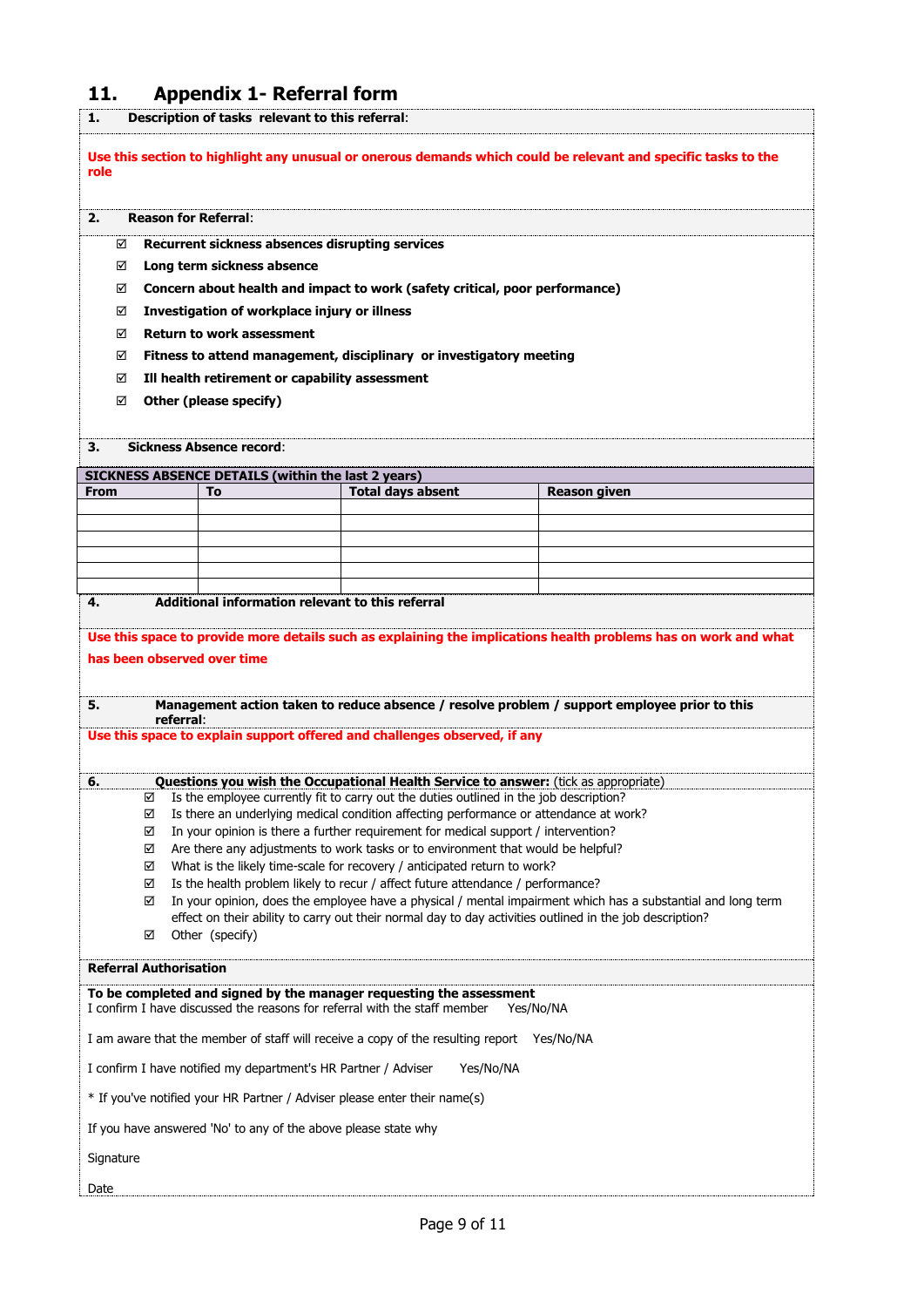# <span id="page-9-0"></span>**12. Appendix 2 – About Your Referral to Occupational Health**

This leaflet explains about what you can expect from your Occupational Health consultation**.** 

### **Confidentiality**

Occupational Health Professionals are bound by the same rules on medical confidentiality as all other members of the medical profession.

Confidential medical or personal information will not be disclosed to your manager or Human Resources unless you give your permission for this to happen.

Personal information may only be disclosed without consent in exceptional cases where the benefits to an individual or to society outweigh the duty to the employee to maintain confidentiality. For example, we could do so in order to protect your safety in an emergency, in order to protect the safety of another person, or if ordered by a Court of Law to do so.

It is essential that the OHS team remains impartial and maintains confidentiality regarding health issues in the workplace. This creates an environment where employees can raise sensitive matters in confidence and only appropriate advice regarding fitness for work is provided to management.

### **Why have you been referred?**

Your manager or Human Resource should have discussed the reason for the referral with you. You should have been informed of the questions which have been asked of the OHS. If not, please contact your manager or Human Resources before your OHS appointment and request a copy of your referral form.

## **What will happen at the appointment?**

The OHS Doctor or Nurse will discuss with you your health and work situation. They may ask to examine you if you have a physical problem.

They may ask your permission to write to your own GP or Specialist to obtain more detail about your health problem. In this instance, they will only contact them with your written consent.

Once the assessment has been completed, the OHS professional will discuss with you their recommendations and the content of their report to your manager. You may choose to see a copy of the report before it is released; to see a copy of the report at the same time as it is released or not to see a copy of the report. You may choose not give consent. You can withdraw your consent any time before the report is send out. You may choose to have a copy of the report sent to your GP. A copy to HR is usually recommended. Should there be any factual inaccuracies you can bring this to the attention of OHS immediately upon receipt so that the report can be amended if required.

#### **What should you bring to the assessment?**

- **Medicines**: A list of medication. Include any self-prescribed medicines as well
- **Hospital information**: Dates of forthcoming hospital appointments. Copies of clinic letters sent to you from your Specialist/Consultant.
- **Other treatment**: Details of any other treatment e.g. physiotherapy or complementary therapy.

#### **What if you don't agree with the advice given by OHS to Management?**

If you do not agree with the advice, contact the OHS professional in the first instance to explain your concern. If this does not resolve the matter then you can raise your concern with the OHS Manager or you can withdraw your consent.

Should you choose not to attend the appointment or to withdraw consent, management may make decisions about your employment without OHS input.

#### **Will your manager have to comply with the advice?**

It is important to remember that OHS can only advise management. Ultimately it is a matter for management to decide how they respond to this advice, taking into account any organisational demands.

#### **Can you bring someone with you to the appointment?**

The main consultation will be undertaken on a one-to-one basis. A family member, representative or friend may be included with prior agreement from the OHS professional. This will be at their discretion.

Children should not be brought to appointments other than in exceptional circumstances and with prior agreement from the OHS. **Getting to the OHS**

The OHS is based on the Nobles Hospital site in Strang, Braddan. There will be a map on the reverse of your appointment letter. Parking is available in the area. Transport Infoline (01624) 662525 or see www.iombusandrail.info.

## **Further information**

If you have any queries with regard to health and safety please contact your line manager or Health and Safety Representative. **Further help and advice**

If you have any concerns or worries relating to your work and health please feel free to contact the Occupational Health Service in confidence.

## **Keeping Occupational Health up to date**

Please let us know if you change your contact details or have any significant changes to your health status.

#### **Opening hours**

Monday to Thursday: 8.30am - 5.00pm and Friday: 8.30am 4.30pm (excl. Bank Holidays)

(Revised December 2018)